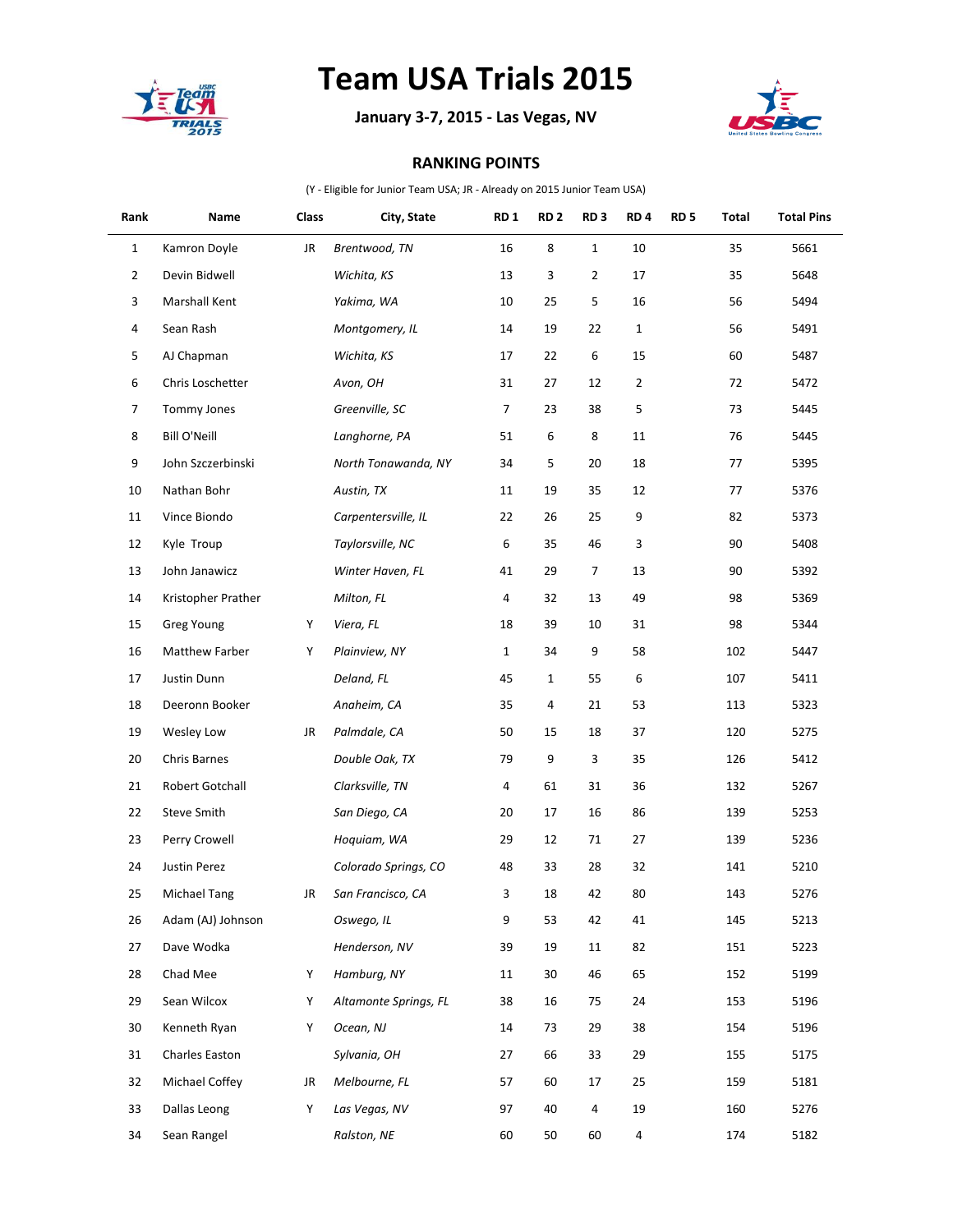| 35 | <b>Brandon Martin</b>  | Υ  | Derby, KS               | 33             | 57  | 23  | 63  | 176 | 5138 |
|----|------------------------|----|-------------------------|----------------|-----|-----|-----|-----|------|
| 36 | <b>Thomas McNeal</b>   | Υ  | Seattle, WA             | 26             | 59  | 36  | 56  | 177 | 5138 |
| 37 | <b>Blake Demore</b>    |    | Springfield, MO         | 23             | 40  | 52  | 62  | 177 | 5129 |
| 38 | Zeke Bayt              |    | Westerville, OH         | 28             | 79  | 63  | 13  | 183 | 5150 |
| 39 | Justin Veitch          |    | Kenner, LA              | 25             | 37  | 81  | 45  | 188 | 5125 |
| 40 | Tyler Cortez Schenck   | Y  | Phoenix, AZ             | 71             | 2   | 44  | 75  | 192 | 5190 |
| 41 | Darren Tang            |    | San Francisco, CA       | 8              | 71  | 60  | 59  | 198 | 5105 |
| 42 | Andrew Anderson        | Y  | Holly, MI               | 87             | 11  | 67  | 44  | 209 | 5109 |
| 43 | Cody Reichenberger     |    | Sarasota, FL            | 46             | 42  | 29  | 92  | 209 | 5063 |
| 44 | Geoffrey Young         |    | Keller, TX              | 37             | 54  | 25  | 98  | 214 | 5059 |
| 45 | Kyle Sherman           | JR | O'Fallon, MO            | 35             | 129 | 15  | 47  | 226 | 5078 |
| 46 | Joshua Tajiri          |    | Anaheim, CA             | $\overline{2}$ | 123 | 57  | 46  | 228 | 5152 |
| 47 | Daniel Hanson          | Υ  | Tacoma, WA              | 55             | 69  | 84  | 21  | 229 | 5037 |
| 48 | <b>Tyler Sheehy</b>    | Υ  | Sun Prairie, WI         | 44             | 45  | 39  | 113 | 241 | 5016 |
| 49 | <b>Dylan Burns</b>     |    | Garden City, KS         | 31             | 89  | 120 | 7   | 247 | 5068 |
| 50 | Ryan Wolfe             | Υ  | Kettering, OH           | 46             | 47  | 68  | 88  | 249 | 4984 |
| 51 | Andrew Diley           | Υ  | Conway, SC              | 107            | 75  | 36  | 43  | 261 | 4997 |
| 52 | Brennan Haugh          | Υ  | Faribault, MN           | 90             | 42  | 24  | 108 | 264 | 4993 |
| 53 | Aaron Adams            |    | Roselle, IL             | 147            | 61  | 40  | 20  | 268 | 4960 |
| 54 | Anthony Pepe           |    | East Elmhurst, NY       | 71             | 100 | 59  | 40  | 270 | 4959 |
| 55 | <b>Tyler James</b>     | Υ  | Deltona, FL             | 60             | 38  | 74  | 106 | 278 | 4939 |
| 56 | <b>Bryan Eaton</b>     |    | Wyoming, MI             | 71             | 72  | 63  | 82  | 288 | 4909 |
| 57 | Michael Preston        | JR | Naperville, IL          | 67             | 77  | 119 | 26  | 289 | 4938 |
| 58 | Adam Zimmerman         | Υ  | Deer Park, NY           | 19             | 106 | 27  | 138 | 290 | 4959 |
| 59 | <b>Trent Mitchell</b>  | Υ  | Chicago, IL             | 51             | 87  | 50  | 102 | 290 | 4930 |
| 60 | William Duen           | Υ  | Indianapolis, IN        | 49             | 48  | 89  | 111 | 297 | 4914 |
| 61 | Steve Lemke            |    | Nacogdoches, TX         | 23             | 120 | 78  | 78  | 299 | 4929 |
| 62 | Kyle Duster            | Y  | La Habra, CA            | 103            | 54  | 31  | 112 | 300 | 4918 |
| 63 | Kevin Valmonte         |    | Pomona, CA              | 110            | 64  | 85  | 42  | 301 | 4925 |
| 64 | Brian Valenta          |    | Lockport, IL            | 104            | 93  | 99  | 8   | 304 | 4971 |
| 65 | Jacques Kaune          |    | Anchorage, AK           | 115            | 144 | 14  | 33  | 306 | 4957 |
| 66 | <b>Thomas Peters</b>   | Υ  | Belleville, IL          | 71             | 63  | 108 | 65  | 307 | 4889 |
| 67 | Jake Provenzano        | Y  | Wichita, KS             | 135            | 31  | 77  | 65  | 308 | 4896 |
| 68 | Tyler Sadowski         |    | Roselle, IL             | 58             | 84  | 94  | 73  | 309 | 4894 |
| 69 | <b>Ted Pritts</b>      |    | Little Elm, TX          | 85             | 10  | 140 | 76  | 311 | 4921 |
| 70 | Zach Brandt            | Y  | Kalamazoo, MI           | 127            | 58  | 49  | 77  | 311 | 4879 |
| 71 | Mark Curtis            |    | Torrance, CA            | 63             | 96  | 60  | 93  | 312 | 4866 |
| 72 | Nicholas Pate          | Υ  | Inver Grove Heights, MN | 115            | 69  | 83  | 48  | 315 | 4893 |
| 73 | Eric Espinda           |    | Albuquerque, NM         | 59             | 86  | 98  | 81  | 324 | 4867 |
| 74 | <b>Brendon Huntley</b> |    | Rutherfordton, NC       | 64             | 68  | 66  | 127 | 325 | 4857 |
| 75 | Scott Anderson         |    | Mankato, MN             | 20             | 99  | 120 | 87  | 326 | 4891 |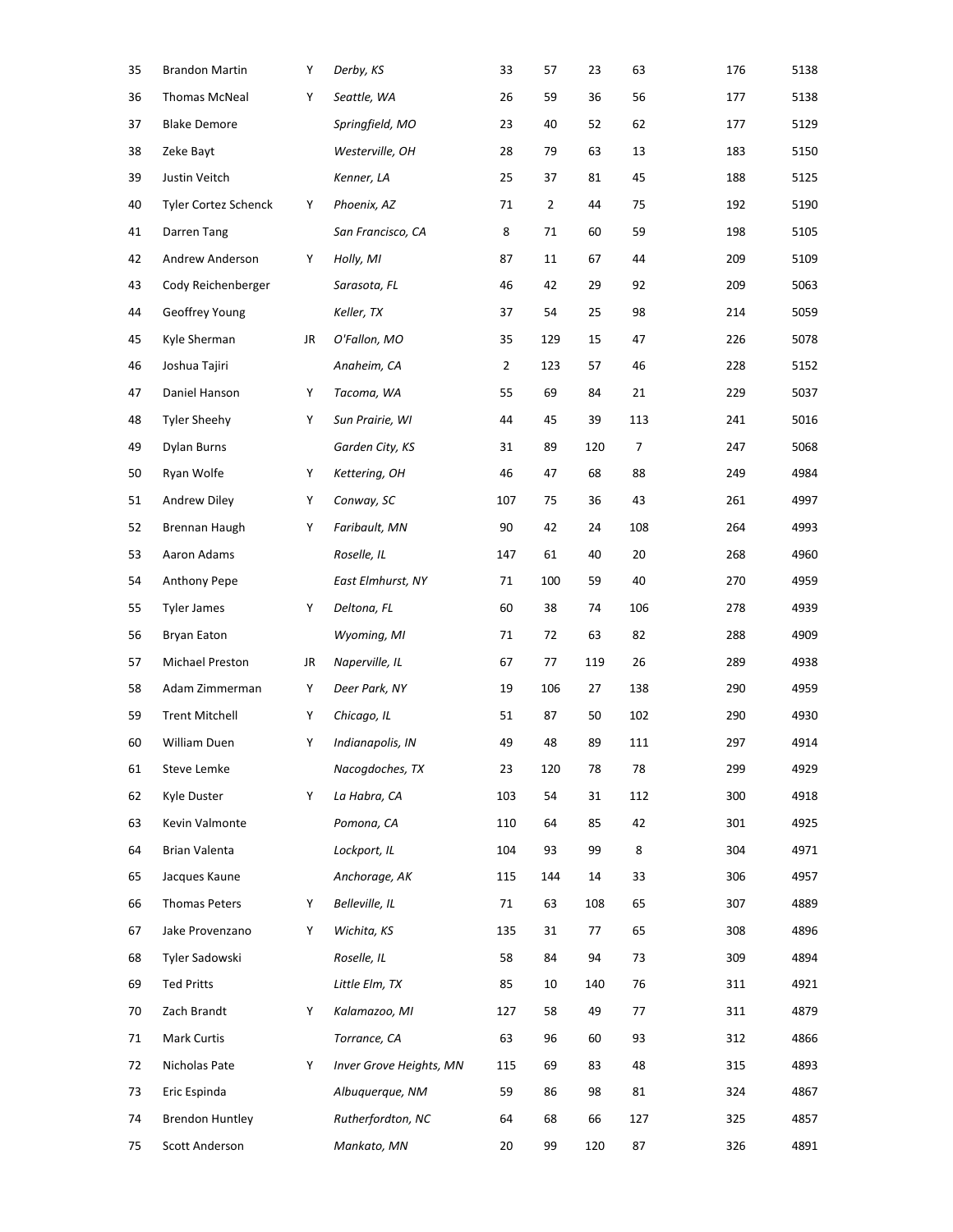| 76  | Corben Sadowski         | Υ | Roselle, IL             | 100 | 73  | 104 | 51  | 328 | 4879 |
|-----|-------------------------|---|-------------------------|-----|-----|-----|-----|-----|------|
| 77  | Dakota Vostry           | Υ | Bolingbrook, IL         | 102 | 111 | 97  | 22  | 332 | 4891 |
| 78  | Alex Scott Martin       | Υ | Smyrna, GA              | 80  | 24  | 116 | 113 | 333 | 4880 |
| 79  | <b>Ryan Winters</b>     | Υ | Livonia, MI             | 108 | 91  | 63  | 71  | 333 | 4860 |
| 80  | Jayson Robarge          | Υ | Anchorage, AK           | 90  | 81  | 72  | 90  | 333 | 4857 |
| 81  | Russ Oviatt             | Υ | Sioux Falls, SD         | 40  | 46  | 143 | 104 | 333 | 4841 |
| 82  | William Goodman         | Υ | O'Fallon, IL            | 71  | 109 | 87  | 69  | 336 | 4852 |
| 83  | Kendle Miles            | Υ | Kennesaw, GA            | 66  | 125 | 51  | 95  | 337 | 4837 |
| 84  | Sam Cantrell            | Υ | Citrus Heights, CA      | 82  | 13  | 150 | 95  | 340 | 4858 |
| 85  | Brandon Biondo          | Υ | Carpentersville, IL     | 118 | 94  | 101 | 28  | 341 | 4861 |
| 86  | Matthew Zweig           | Υ | Tempe, AZ               | 69  | 96  | 48  | 131 | 344 | 4830 |
| 87  | Joseph Grondin          | Υ | San Pedro, CA           | 54  | 120 | 112 | 61  | 347 | 4847 |
| 88  | <b>Brandon Fietek</b>   |   | Edina, MN               | 70  | 14  | 160 | 103 | 347 | 4822 |
| 89  | Riley N. Smith          |   | Kenosha, WI             | 113 | 105 | 113 | 22  | 353 | 4859 |
| 90  | <b>Bradley Crouse</b>   | Υ | Nazareth, PA            | 89  | 164 | 52  | 50  | 355 | 4802 |
| 91  | Kyle Koprowitz          | Υ | Giarad, IL              | 30  | 91  | 109 | 127 | 357 | 4840 |
| 92  | Mick Eaton              |   | Wyoming, MI             | 83  | 82  | 129 | 64  | 358 | 4814 |
| 93  | Nathan Ricks            | Υ | Boynton Beach, FL       | 71  | 108 | 58  | 122 | 359 | 4810 |
| 94  | Michael Martell         | Υ | Brooklyn, NY            | 149 | 78  | 104 | 30  | 361 | 4799 |
| 95  | Joey Krison             |   | Anchorage, AK           | 138 | 96  | 73  | 54  | 361 | 4796 |
| 96  | Ronnie Fujita           | Υ | El Sobrante, CA         | 56  | 36  | 162 | 108 | 362 | 4780 |
| 97  | <b>Tyler Boe</b>        | Υ | Redmond, WA             | 133 | 7   | 80  | 145 | 365 | 4821 |
| 98  | Kyle Krol               | Υ | Tinley Park, IL         | 132 | 42  | 134 | 57  | 365 | 4793 |
| 99  | Andrew Herbert          | Υ | Eden, NY                | 92  | 114 | 89  | 72  | 367 | 4813 |
| 100 | Taylor Koerner          | Υ | Faribault, MN           | 42  | 138 | 96  | 93  | 369 | 4803 |
| 101 | Daniel Kimmer           | Υ | Monticello, MN          | 65  | 28  | 157 | 121 | 371 | 4772 |
| 102 | Ric McCormick           | Υ | Cincinnati, OH          | 62  | 125 | 68  | 117 | 372 | 4782 |
| 103 | Justin Zwaschka         | Υ | St. Joseph, MO          | 78  | 134 | 54  | 107 | 373 | 4791 |
| 104 | Nicholas Duplan         | Υ | Citrus Heights, CA      | 138 | 142 | 34  | 59  | 373 | 4790 |
| 105 | Michael Eaton           |   | Mason, OH               | 129 | 75  | 91  | 84  | 379 | 4774 |
| 106 | Mason Yamada            | Υ | Kenai, AK               | 80  | 131 | 45  | 133 | 389 | 4770 |
| 107 | Kevin Bienko            | Υ | Buffalo, NY             | 112 | 117 | 107 | 55  | 391 | 4780 |
| 108 | Andrew Heritage         | Y | Beaverton, OR           | 51  | 122 | 93  | 126 | 392 | 4771 |
| 109 | <b>Matthew Stephens</b> | Υ | Egg Harbor Township, NJ | 71  | 52  | 124 | 146 | 393 | 4723 |
| 110 | Alexander George        | Y | Wichita, KS             | 104 | 54  | 86  | 150 | 394 | 4727 |
| 111 | Randy Cote              |   | Red Rock, AZ            | 119 | 49  | 102 | 129 | 399 | 4744 |
| 112 | <b>Brian Monnette</b>   | Y | Lakewood, WA            | 98  | 88  | 125 | 95  | 406 | 4739 |
| 113 | Jonathan Bowman         | Υ | Peru, NY                | 83  | 109 | 102 | 115 | 409 | 4738 |
| 114 | Aaron Yuratovich        | Υ | Olathe, KS              | 108 | 116 | 68  | 119 | 411 | 4733 |
| 115 | Darryl Carreon          |   | Woodbridge, VA          | 155 | 127 | 56  | 74  | 412 | 4673 |
| 116 | Ryan Patterson          | Y | Washington, WV          | 43  | 138 | 135 | 100 | 416 | 4718 |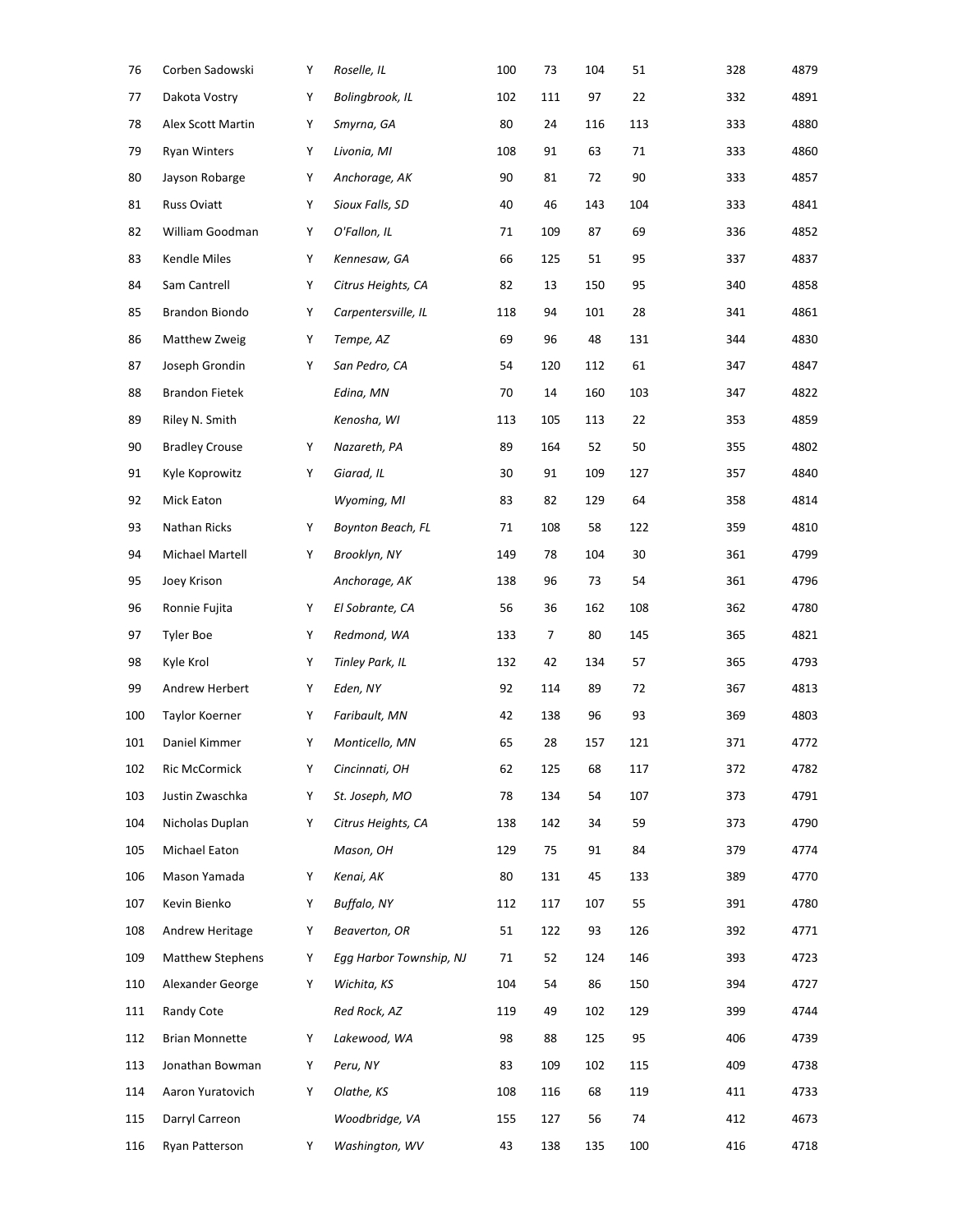| 117 | Jack Celmer            | Υ | Wernersville, PA               | 148 | 115 | 75  | 78  | 416 | 4690 |
|-----|------------------------|---|--------------------------------|-----|-----|-----|-----|-----|------|
| 118 | Darwin Wimer           |   | Mesquite, NV                   | 94  | 154 | 40  | 130 | 418 | 4720 |
| 119 | <b>Austin Thompson</b> | Υ | San Diego, CA                  | 93  | 50  | 135 | 140 | 418 | 4703 |
| 120 | Eric Gauroniak         | Υ | Palm City, FL                  | 95  | 137 | 149 | 38  | 419 | 4724 |
| 121 | Kyle King              |   | Glendale, AZ                   | 100 | 79  | 131 | 123 | 433 | 4697 |
| 122 | Conor Mulderrig        | Υ | Winston Salem, NC              | 160 | 148 | 79  | 52  | 439 | 4642 |
| 123 | Patrick Hanrahan       | Υ | Greenwich, CT                  | 123 | 159 | 19  | 141 | 442 | 4684 |
| 124 | Joshua Rondino         | Υ | Lilburn, GA                    | 111 | 83  | 99  | 149 | 442 | 4656 |
| 125 | <b>Reed Ross</b>       | Υ | Faribault, MN                  | 169 | 128 | 114 | 33  | 444 | 4608 |
| 126 | Justin Bui             |   | Terrytown, LA                  | 95  | 160 | 133 | 65  | 453 | 4636 |
| 127 | Robert Altieri         |   | Vancouver, WA                  | 87  | 111 | 141 | 119 | 458 | 4649 |
| 128 | Benjamin Hardin        | Υ | Tampa, FL                      | 98  | 104 | 164 | 100 | 466 | 4613 |
| 129 | <b>Brandon Dodge</b>   | Υ | North Bend, NE                 | 125 | 131 | 111 | 104 | 471 | 4626 |
| 130 | <b>Brandon Wanders</b> | Υ | Trabuco Canyon, CA             | 145 | 107 | 157 | 70  | 479 | 4572 |
| 131 | Jacob Fukuyama         |   | Aiea, HI                       | 133 | 67  | 145 | 136 | 481 | 4576 |
| 132 | Alec Dudley            | Υ | Anchorage, AK                  | 120 | 133 | 81  | 148 | 482 | 4581 |
| 133 | Matthew Diamond        | Υ | Dayton, OH                     | 67  | 150 | 128 | 138 | 483 | 4582 |
| 134 | <b>Terrance Rock</b>   | Υ | Henderson, NV                  | 143 | 95  | 94  | 152 | 484 | 4557 |
| 135 | Benjamin Walk          |   | Lincoln, NE                    | 159 | 65  | 137 | 125 | 486 | 4550 |
| 136 | Lucas Vernon           | Υ | Lee'S Summit, MO               | 162 | 103 | 139 | 85  | 489 | 4540 |
| 137 | <b>Briley Haugh</b>    | Υ | Faribault, MN                  | 158 | 129 | 118 | 91  | 496 | 4539 |
| 138 | Joshua Pate            | Υ | <b>Inver Grove Heights, MN</b> | 123 | 100 | 123 | 155 | 501 | 4553 |
| 139 | Cory Lenz              |   | Rockford, IL                   | 121 | 166 | 129 | 89  | 505 | 4527 |
| 140 | Nicholas Carbonetto    | Υ | Bluffton, NY                   | 166 | 100 | 110 | 135 | 511 | 4512 |
| 141 | Jacob Kersten          | Υ | Clarkston, MI                  | 140 | 89  | 147 | 143 | 519 | 4503 |
| 142 | Jaxon Helland          | Υ | Mound, MN                      | 142 | 152 | 104 | 124 | 522 | 4533 |
| 143 | Nicholas Binetti       | Υ | St. Charles, IL                | 122 | 168 | 138 | 98  | 526 | 4457 |
| 144 | Andrew Bonin           | Υ | Greenwood, AR                  | 131 | 143 | 120 | 137 | 531 | 4519 |
| 145 | Joseph Smith           |   | Watervliet, NY                 | 106 | 113 | 148 | 164 | 531 | 4462 |
| 146 | Christopher Canterbury | Υ | South Charleston, WV           | 130 | 145 | 146 | 117 | 538 | 4497 |
| 147 | Jose Pluma             |   | Fairbanks, AK                  | 137 | 146 | 115 | 144 | 542 | 4481 |
| 148 | Holden Luke            | Υ | Sioux Falls, SD                | 161 | 157 | 117 | 110 | 545 | 4461 |
| 149 | Ben Buhlman            | Υ | South Elgin, IL                | 157 | 118 | 155 | 115 | 545 | 4443 |
| 150 | Nicholas Pollak        | Y | Las Vegas, NV                  | 151 | 161 | 88  | 156 | 556 | 4394 |
| 151 | Tristan Leyen          | Y | Perry Hall, MD                 | 162 | 84  | 159 | 153 | 558 | 4374 |
| 152 | Phillip Friedman       | Υ | East Brunswick, NJ             | 85  | 165 | 166 | 147 | 563 | 4380 |
| 153 | Gary Ward              |   | El Paso, TX                    | 117 | 158 | 154 | 142 | 571 | 4433 |
| 154 | George Duke            |   | Vidor, TX                      | 127 | 156 | 156 | 134 | 573 | 4414 |
| 155 | Christopher Hollis     |   | Canal Winchester, OH           | 144 | 134 | 142 | 157 | 577 | 4392 |
| 156 | William Thompson       |   | Romeoville, IL                 | 113 | 147 | 163 | 161 | 584 | 4370 |
| 157 | Ryan Dudley            | Υ | Anchorage, AK                  | 165 | 169 | 91  | 160 | 585 | 4264 |